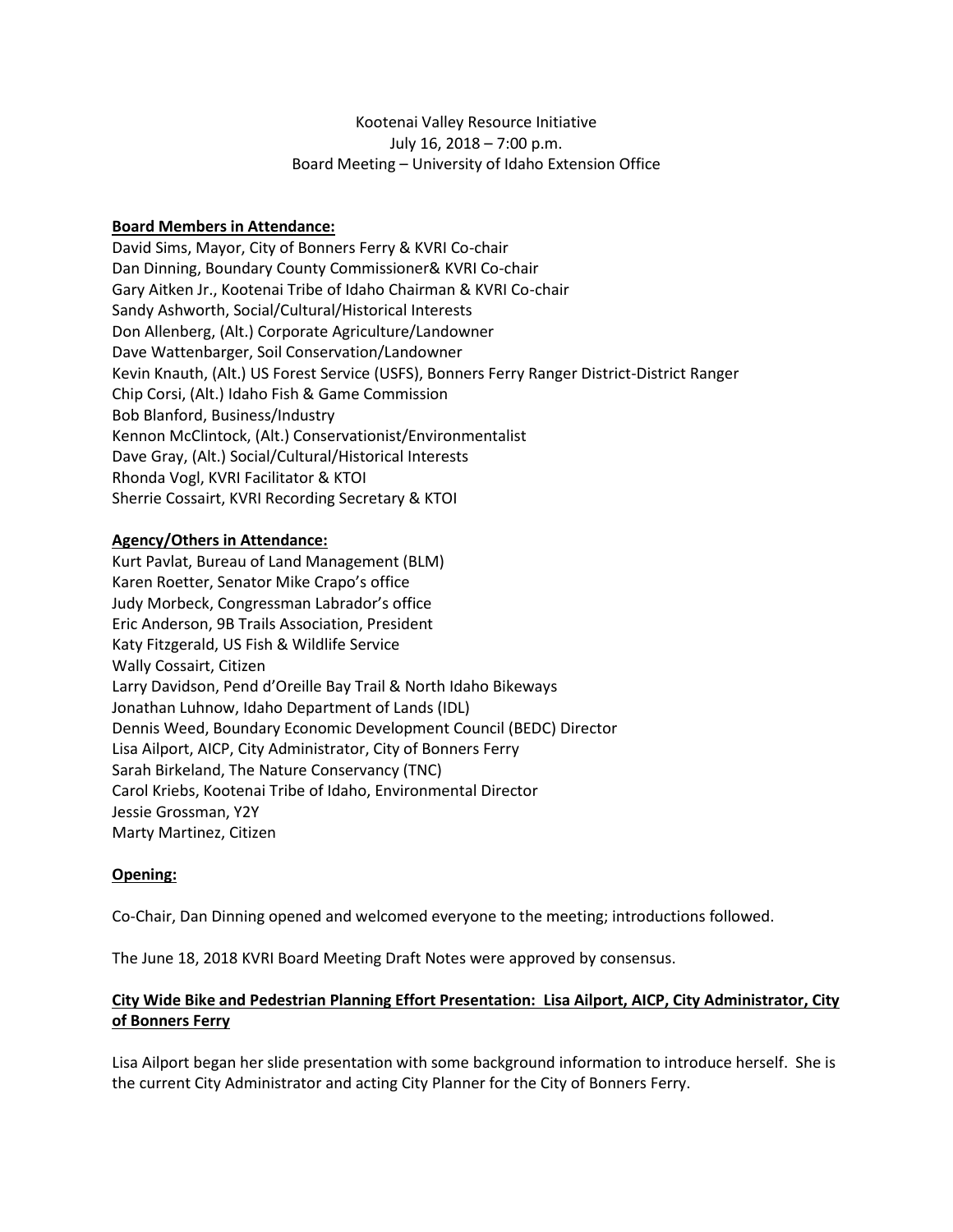Lisa addressed the subject of Mobility Planning in respect to transportation, biking and pedestrian facilities. Mobility, in all forms, increases opportunities and economic vitality of a community. Transportation is an essential component of the quality of life for all who come to Bonners Ferry. The City's long range plans also support transportation planning. This is something the community has said is important to them.

The research has shown that walkability is high on homeowner's wish lists; people invest in communities that have addressed walkability. Young and old alike prefer walkable communities and short commutes. Preference surveys revealed that people are making decisions about where to live based on the walkability of the community; leading to increased quality of life. A full mobility plan includes both a transportation plan and a bike and pedestrian plan.

The City applied for and received the Local Highway Technical Assistance Transportation Planning Grant (LHTAC), the Blue Cross High 5 Community Transformation Grant and the National Association of Realtor's Place-making Grant. The combination of these grants will not only address off-highway connectivity options but also help develop bike and pedestrian facilities within the City. David Sims clarified that of the funds from the High 5 Grant (\$250,000) only \$10,000 will be used towards a bike/pedestrian plan.

What's been done so far?

- Contracted with Idaho Smart Growth (ISG) for public involvement and plan development
- Kicked off public involvement with Mark Fenton workshop in the fall 2017
- Creation of Technical Advisory Committee with reps from Bike /Ped
- Conducted a Community Wide transportation survey (Spring 2017)
- Bike/Ped Steering Committee to assist contractor in plan development
- Public open house/workshop in May 2018 to gather public input
- Council/PZ meeting in June on low stress networks

It is important to look at public involvement in developing a plan; any plan that the community adopts should be a representation of what the community wants. One question from the public survey results showed that improving safety was important in a transportation plan as well as promoting economic development in the community.

What's next?

- Technical Advisory Committee meets July 26, 2018
- Expected fall completion of 2018
- Implement immediately

All comments will be compiled, reviewed and results provided for a public review in August 2018. They used different public involvement methods to reach different demographics; public workshops and online comment maps, linked to social media pages and the webpage.

## Lisa's full slide presentation is available on the KVRI website at **[www.kootenai.org](http://www.kootenai.org/)**

# **Trails and Walking Paths Boundary County Presentation: Dennis Weed, Director Boundary County Economic Development (BEDC)**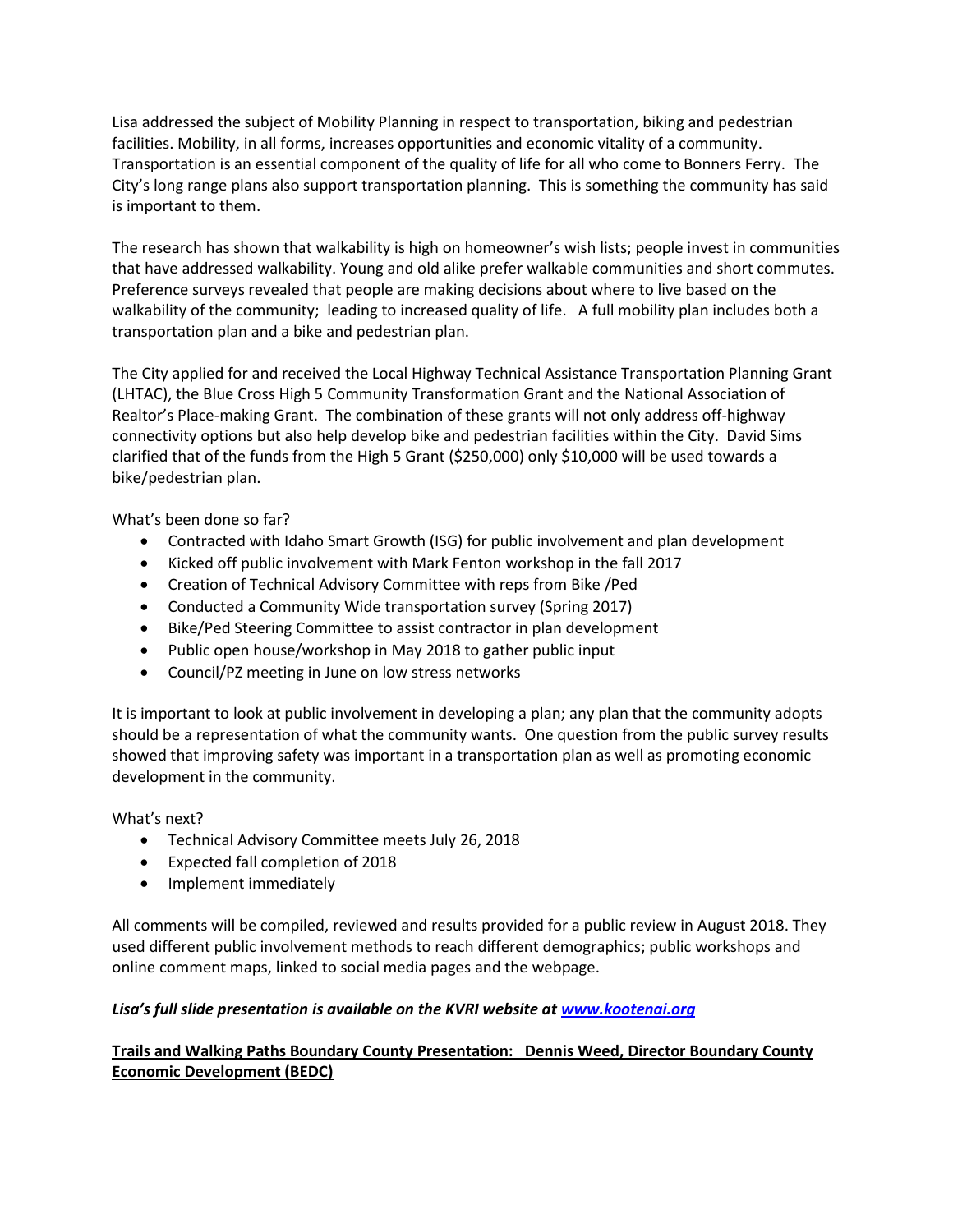Dennis Weed, Director of Boundary County Economic Development gave his presentation on the Trails and Walking Paths of Boundary County. Dennis explained that 9B Trails initially started out under economic development as he saw the need in other communities and how trails fit into the overall economic development of a community. It became its own entity with Eric Anderson as president.

## **Objective 9B Trails**

- Create Trails & access to outdoor recreation opportunities
- Protect our Natural Resources
- Community involvement & partnerships
- Non-motorized public trails in Boundary County
- Fundraise, plan and develop

In our county we partner with everybody to insure we have great trails and to build them and be useable.

Dennis shared data from a Bonner County Trail Study survey that shows trails are an essential part of daily life in Bonner County. Some of their data; 3 out of 4 residents used the trails in the last year, 9 out of 10 residents believe that protecting the rural character of areas outside of cities is extremely important, more than half of residents identified proximity to trails and safe places to walk as important factors influencing their decision on where to live, and there is a strong interest in wheelchair accessible trails. As a result of the increased trail usage in Bonner County parking has become an issue.

Impact of trails and walking paths (Trails in local communities are essential for the following reasons)

- Attract future employees and tourists
- Health of the residents
- Tourists will stay longer to explore
- Businesses see revenue growth
	- o Retail shops will have more customers
	- o Expenditures for food, clothing outdoor gear

Varieties of economic impacts

- Tourism
- Events
- Urban redevelopment
- Community improvement
- Property value
- Health care savings
- Jobs and investment
- **•** General consumer spending

Dennis stated that the recreational business in Idaho continues to climb. The amount of people that come to use our recreational opportunities such as hunting, fishing, hiking, biking, walking on paths are coming to spend their money in the community. Trails are another avenue that will provide an economic benefit to our community.

### **Proposed Trails**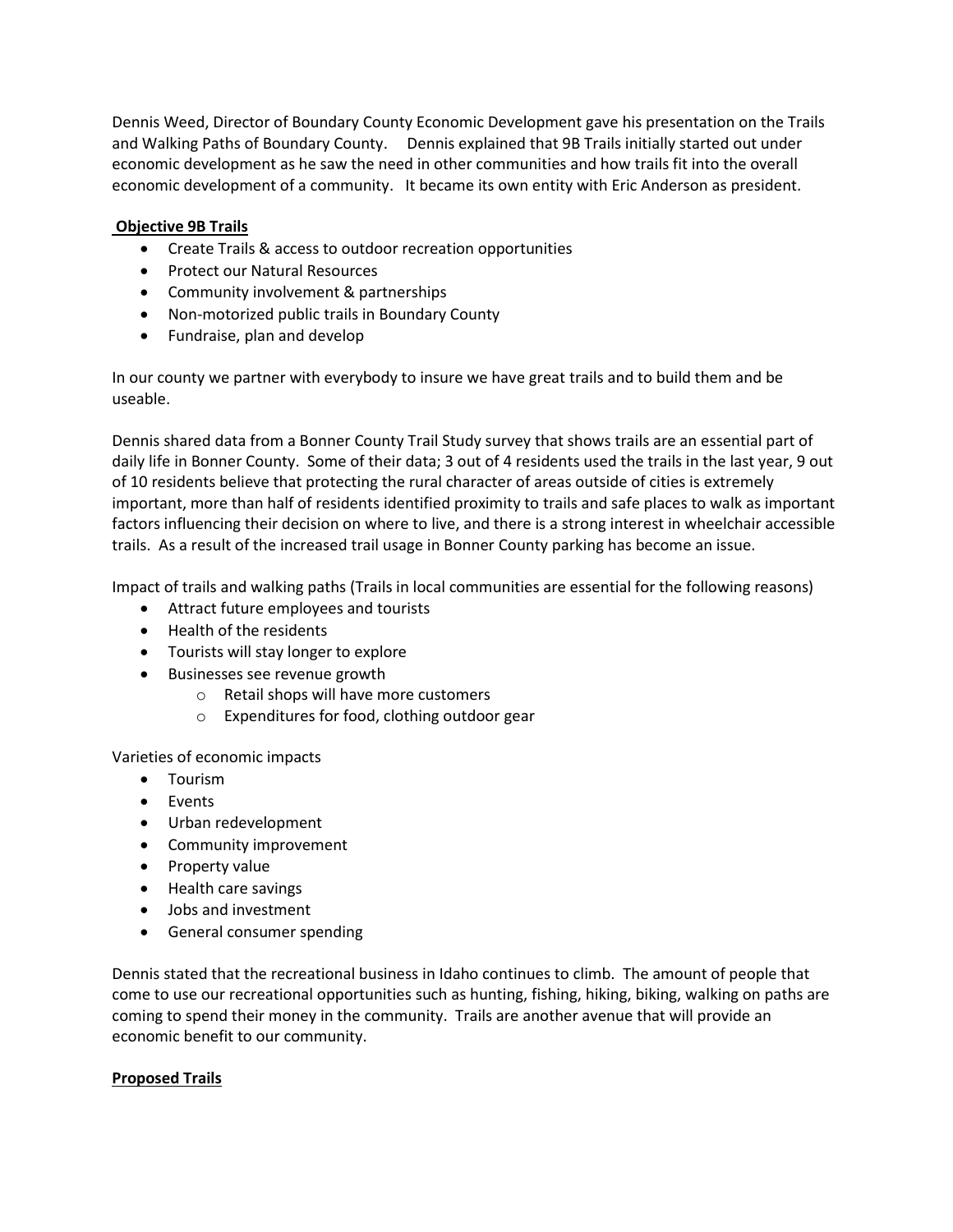### **Farnsworth Property**

- 4 miles on the ground now and 8 miles proposed
- All volunteer labor and private donations to build that trail system
- Includes 1300 acres, Hoot Owl trailhead, existing roads, future circle route
- Located 15-20 min. from downtown southeast to Hoot Owl trail head
- Maintenance will also be volunteer work parties, people have volunteered to donate material and build bridges

### **Proposed wish list: State Land, County property, Dikes, Rails to Trails and ITD**

### **State Land**

- Top of Peterson hill on Kootenai Trail road
- State property proposed uses are mountain biking, walking, running, and cross country skiing
- Trails will not impact management ability of the IDL lands

## **County park trail**

- Union pacific Foundation Grant (asking for a \$25,000)
- Would use the grant to put fencing near the tracks to provide safety on the trail
- Trail will be paved (ADA) and have benches
- Safety for kids using the County Softball Park

## **Rails to Trails**

Heavy lift but other communities have had great success with that

Further discussion included:

- Trails will be a positive impact here, healthier, cleaner, takes people out of cars
- Shared pictures of the Trails being proposed near the City Park under the Bridge, keep kids off the highway
- Discussion about lighting the Trail at night
- The High 5 grant is funding with the school district a trail behind the high school that will include fitness stations
- Still plenty of work to be done; acquisition of easements from City, County, ITD, Union Pacific, Planning & Zoning, and Drainage Districts

### *Dennis's complete slide presentation is available on the KVRI website at www.kootenai.org*

### **TMDL Committee Update: Jonathan Luhnow & Rhonda Vogl**

Jonathan Luhnow, Idaho Department of Lands (IDL), reported that the field trip to the Twenty Mile Pilot Project will be on July 26, 2018 at 1:30 p.m. This project is under the Idaho Forest Practices Act using option 2 for harvesting along fish bearing streams. Trail Creek used option 1. Both are the same study, guidelines and specs.

Rhonda reported that Bob Steed has received comments on the TMDL for Boundary County and Deep Creek and another TMDL Committee meeting is being planned to review those comments. Rhonda will send a notice out for the next TMDL meeting.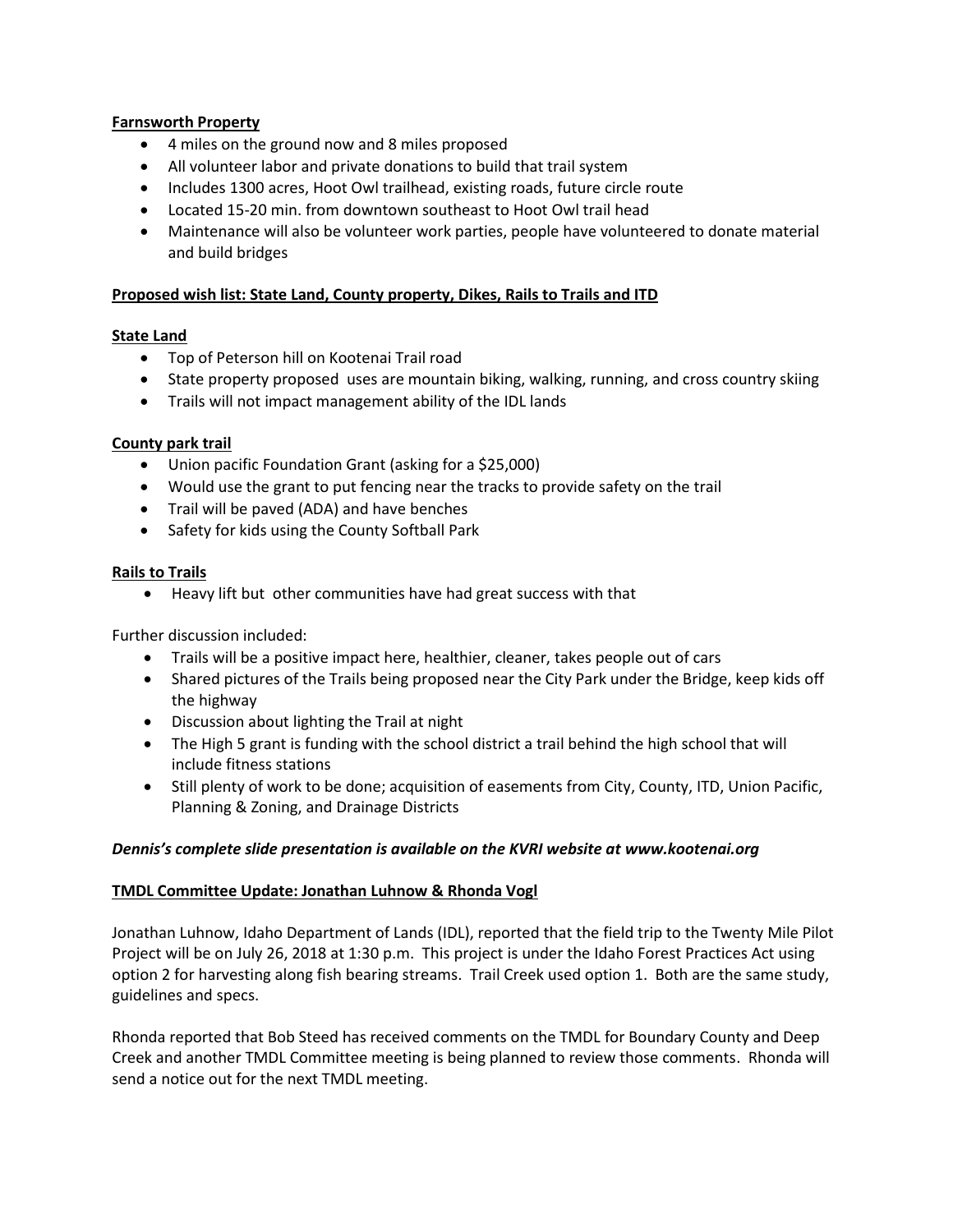### **Forestry Committee Update- Kevin Knauth**

#### **Boulder Project**

- Draft Decision notice will go out early next week, starts the 45 days objection period
- Final Decision will be in October
- Three (3) timber sales from the project

#### **Camp Robin Project**

- Notice for Draft EA will be released tomorrow (July 18) in the Coeur d'Alene Press to start the 30 day comment period
- Decision notice late November
- Two (2) timber sales, trails work included (motorized ATV trail work in the Camp Nine area)
- Connector bike trail in the Brush Lake area

#### **Deer Stew Timber Sale**

- Purchased by Foust, hauling now
- Solomon Lake campground work completed as well as road work
- Road work done for the Deer Placer sale

#### **Deer Placer**

 $\bullet$  Will sell 4<sup>th</sup> qtr. this fiscal year, only 3mmbf but not encumbered with any of the road work costs

#### **Double Bar,**

- Third sale out of the project
- Sold to Idaho Forest Group (IFG) last week

### **Fire Season Update**

Kevin K. reported that the fire season conditions are here and danger is high.

## **Next Forestry Committee Meeting Update**

Kevin K. and Rhonda will work together to schedule the next Forestry Committee meeting after comments on Camp Robin closes Aug 17.

### **Grizzly Bear Update-Rhonda Vogl**

Rhonda received and shared copies of the Overview of Ongoing Grizzly Bear Research Projects in Recovery Zones in the Lower 48 States; received from the Kootenai National Forest Supervisor Chris Savage.

### **KVRI Fair Booth 2018 Update: Sherrie Cossairt**

Sherrie shared some examples of the decorations being planned for the Fair Booth. The theme this year is "Shout N' Loud, We're County Proud". Rhonda invited the Board to set up and have dinner and dessert afterwards on August 13, at 5:00 p.m. at the Boundary County Fairgrounds. A KVRI notice with a RSVP will be sent out next month.